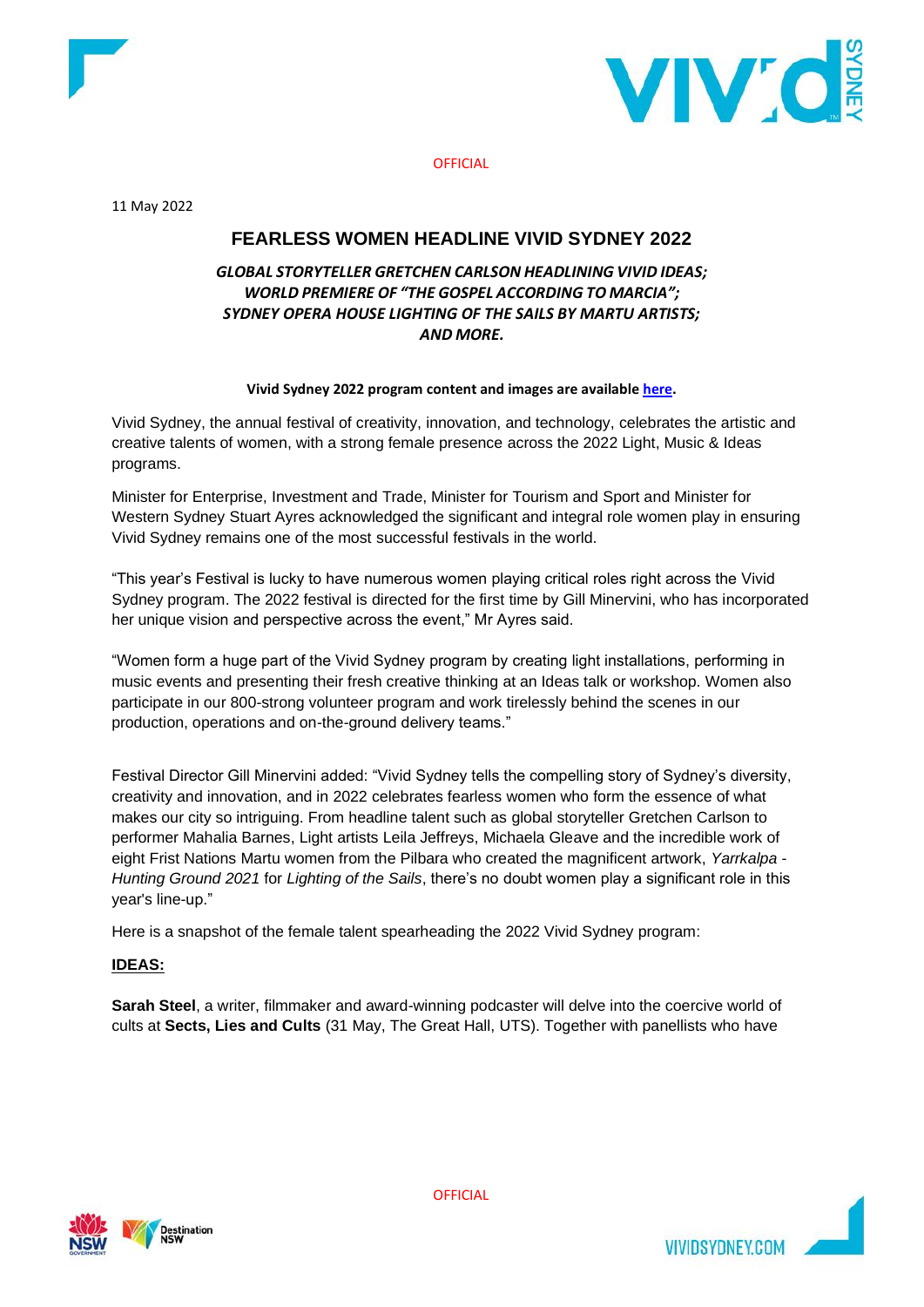



been involved with cults, Sarah will unveil the seductive power of their charismatic leaders and explain what makes one more susceptible to cult-like thinking than you realise.

A fearless trailblazer for women's rights, American broadcast journalist, author and television personality **Gretchen Carlson** will share her fascinating story with The Project's **Lisa Wilkinson**. Gretchen, one of Time Magazine's *100 Most Influential People in the World*, will reveal how her campaign to introduce legislation to end the silencing of harassment victims resulted in new labour laws being passed by the US Government on 3 May 2022 – the most significant in over 100 years (29 May, Sydney Town Hall).

**Brigid Delaney and Jenny Valentish,** Australian authors and journalists will be unpacking the wellbeing industry at **Wellmania** (9 June, Australian Museum). The discussion will probe Sydney's fixation with wellbeing: from investigating how does pseudo-scientific 'advice' spread through social media influencers and celebrities to Brigid's first-hand experience in trying the latest health and wellbeing trends.

Festival goers can be part of a powerful change-making discussion on poverty, class and trauma with **Glen-Marie Frost**, a corporate high-flyer with lived experience of homelessness at **Falling Through the Cracks** (8 June, Australian Museum). An advocate for homeless women, Glen-Marie will share the fascinating tale of falling from the heights of society and the corporate world to being homeless in a few short months.

Love, dating and sex are changing**.** At **Modern Love** (16 June, Australian Museum) female love experts will cover the whole gamut of modern love – from hard and fast hook-ups to lonely hearts, sex-tech and even climate change stress. Australian authors **Jennifer Pinkerton** and **Jessie Tu**, will unpack intimacy amongst millennials and Generation Z, discussing what it's like to look for love in a big city like Sydney.

## **LIGHT:**

Celebrating Australia's rich First Nations culture, the Sydney Opera House **Lighting of the Sails** will feature a new digital artwork, **Yarrkalpa - Hunting Ground, 2021.** The bold projection is inspired by the vibrant, Martumili collective painting, 'Yarrkalpa- Hunting Ground', Parnngurr Area, 2013, created by eight female Martu Artists of the Pilbara region.

Visual artist **Leila Jeffreys** has led the creation of the fascinating installation **Temple** (Walsh Bay) – a monumental artwork comprising both superscale projections and sculptural elements, celebrating Sydney's bird life. Jeffreys worked with a cinematographer and bird trainer to create this authentic artwork, comprising slow-motion films and reflection pools offering a contemplative sanctuary on the Light Walk.



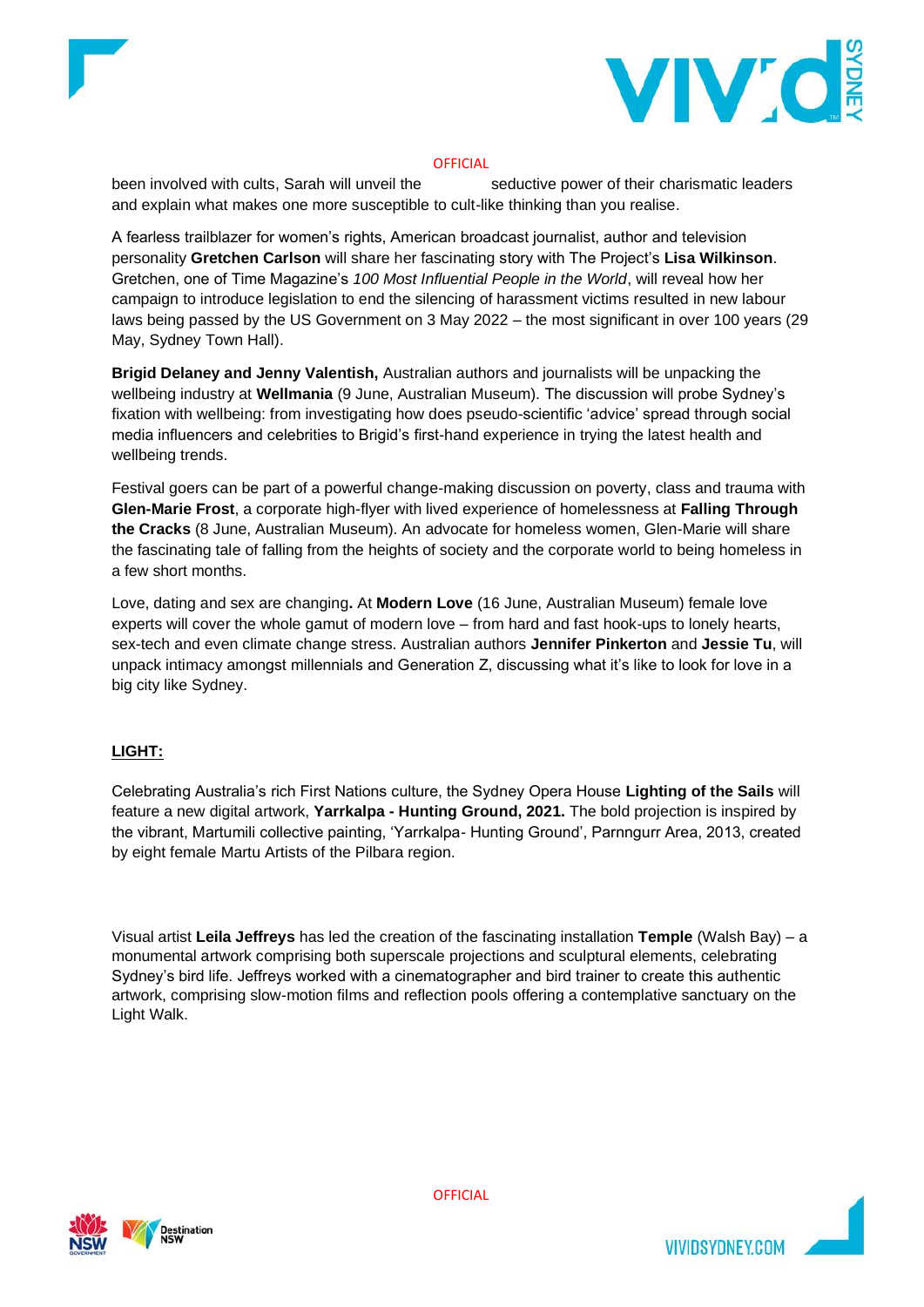



Festival goers can admire majestic cliffs of colour as they shape-shift and morph across the **Museum of Contemporary Art**, as part of the significant **New York Sunday** projection. A centrepiece of Vivid Sydney's 2022 Light Walk, Australia's leading abstractionist **Helen Eager** will transform the six-storey façade of this historic building, with an eight-minute visual journey featuring her signature geometric abstraction.

Renowned Australian artist **Michaela Gleave's** work **Endless Love** (Circular Quay), shares a bold declaration of love to the city of Sydney in a big, bold, colourful, glowing gesture. This superscale installation hovers over Circular Quay train station, evoking the hopes, dreams and aspirations the city inspires.

The provocative work of US artist **Marilyn Minter** challenges notions of female beauty in her **Smash** installation (The Goods Line). Marilyn's work questions the existing stereotypes of the female body which are ingrained in popular culture, by representing beauty beyond the polished surface often portrayed in fashion advertisements, where reality intrudes on airbrushed perfection.

**Sarah Barns** is half of an award-winning creative practice Esem Projects who will be premiering their major new work, **We Dream The City** (The Goods Line) at Vivid Sydney. As festival-goers stroll past this epic historic tale of Sydney, they will experience a collective dreamscape of projections revealing the many ideas and innovations that have shaped the city.

Designed by **Gemma Ferguson, Tomorrows Blossoming** (Darling Square) is a mass installation of light flowers, designed with the input of hundreds of Sydney primary school students. Designed to inspire the next generation of artists, inspiring them to make their own creative contributions to the world.

### **MUSIC:**

For the first time ever, **Vivid Sydney Supper Club** (From 10pm to late on Friday and Saturday nights, Mary's Underground), provides the perfect place for a night cap while enjoying some of the most celebrated Australian female artists. **Ursula Yovich**, an award-winning actor, playwright, singer, songwriter and storyteller will share an electrifying evening of songs and stories that speak of Country, culture and connection, while vocalist **Emma Pask** will bring Big Band swagger to the Golden Era of Jazz.

An array of female Australian performers will take centre stage at **Tumbalong Nights,** Tumbalong Park (Darling Harbour), delivering free, live performances every Wednesday to Saturday night during the festival. Fabulous female talent includes **Elsy Wameyo**, **Kee'ahn**, **Mi-kaisha Haiku Hands** and **Okenyo**. **Vivid Kids @ Tumbalong Park** will serve up kid friendly fun with female headliners including **Justine Clarke** and **Teeny Tiny Stevies**.

Named Next Big Thing at the FBi Awards, singer, songwriter and rapper Hinenuiterangi Tairua – aka **A. GIRL** will deliver sounds rooted in future-leaning RnB, soul and hip-hop at her Vivid LIVE at Sydney Opera House show (29 May,). A. GIRL has blown up on the local hip-hop scene with her 2020 jam 'All Over you', leading the new guard of young artists exploding out of Sydney's west.



**VIVIDSYDNEY.COM**